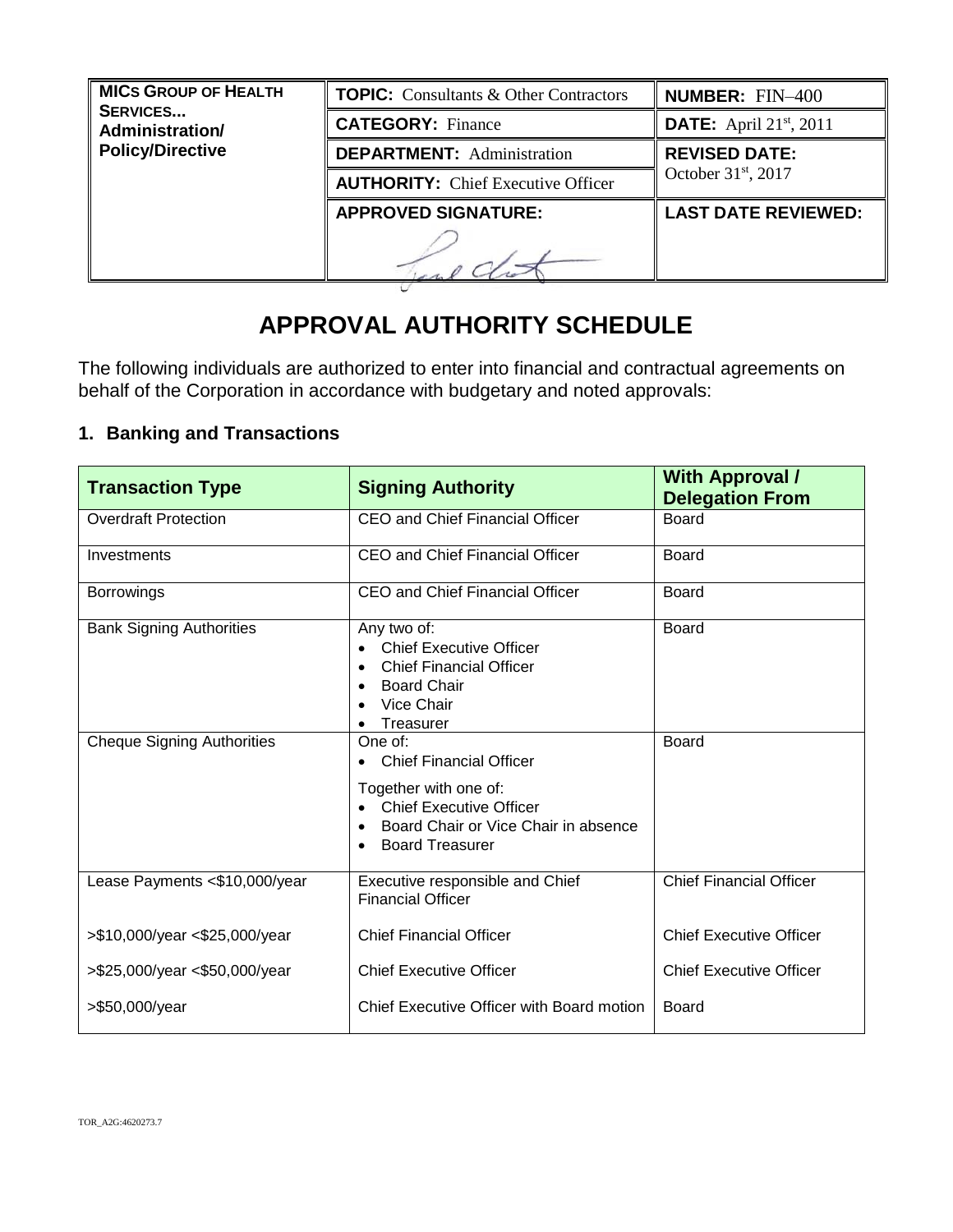### **2. Contracts and Agreements**

It is necessary to ensure sufficient consideration is given to the significance of agreements and contracts entered into on behalf of the Corporation, insurance coverage, legal, policy and other consequences. It is also important to coordinate entering into legally binding agreements, ensuring appropriate consultation and communication.

| <b>Transaction Type</b>                             | <b>Signing Authority</b>                                                                                                                                                             | <b>With Approval /</b>         |
|-----------------------------------------------------|--------------------------------------------------------------------------------------------------------------------------------------------------------------------------------------|--------------------------------|
|                                                     |                                                                                                                                                                                      | <b>Delegation From</b>         |
| Goods & Services <\$25,000                          | Executive responsible for administering<br>the contract and/or Chief Financial<br>Officer                                                                                            | <b>Chief Financial Officer</b> |
| Goods & Services $> $25,000$                        | Executive responsible and/or one of<br>Chief Financial Officer or Chief Executive<br>Office                                                                                          | <b>Chief Executive Officer</b> |
| <b>MOHLTC/LHIN Agreements</b>                       | Any one of:<br>• Chief Executive Officer<br>Chief Financial Officer (in absence of<br>CEO or where required) and<br>Any one of:<br>• Board Chair<br>Vice Chair (in absence of Chair) | <b>Board</b>                   |
| <b>Fee-for Service Agreements</b><br><\$10,000/year | Executive responsible and/or Chief<br>Financial Officer and/or MICs purchaser                                                                                                        | <b>Chief Executive Officer</b> |
| >\$10,000/year                                      | Chief Financial Officer and/or Chief<br><b>Executive Officer</b>                                                                                                                     | Board                          |
| Partnership Agreements (non                         |                                                                                                                                                                                      |                                |
| governance related)<br><\$10,000/year               | Executive responsible and/or Chief<br><b>Financial Officer</b>                                                                                                                       | <b>Chief Executive Officer</b> |
| >\$10,000/year                                      | Chief Financial Officer and/or Chief<br><b>Executive Officer</b>                                                                                                                     | Board                          |
| Partnership Agreements (governance<br>related)      | Board Chair from Each Hospital                                                                                                                                                       | Board                          |
| <b>Union Contracts</b>                              | Chief Executive Officer of negotiating<br>mandate. Board must ratify negotiated<br>agreement.                                                                                        | <b>Board</b>                   |
| <b>Utility Contracts</b>                            | Chief Financial Officer and/or Chief<br><b>Financial Officer</b>                                                                                                                     | <b>Chief Executive Officer</b> |
| <b>Insurance Contracts</b>                          | Chief Executive Officer and/or Chief<br><b>Financial Officer</b>                                                                                                                     | <b>Board</b>                   |
| Auditors                                            | Treasurer and one of Chief Executive<br>Officer or Chief Financial Officer                                                                                                           | <b>Board</b>                   |
| Solicitors                                          | Chief Executive Officer and/or Chief<br><b>Financial Officer</b>                                                                                                                     | <b>Chief Executive Officer</b> |
| Letters of Understanding                            | Director of Human Resources and/or<br>Chief Financial Officer and/or Chief<br><b>Executive Officer</b>                                                                               | <b>Chief Executive Officer</b> |
| Lease Agreements <\$10,000/year                     | Executive responsible and/or Chief<br><b>Financial Officer</b>                                                                                                                       | <b>Chief Financial Officer</b> |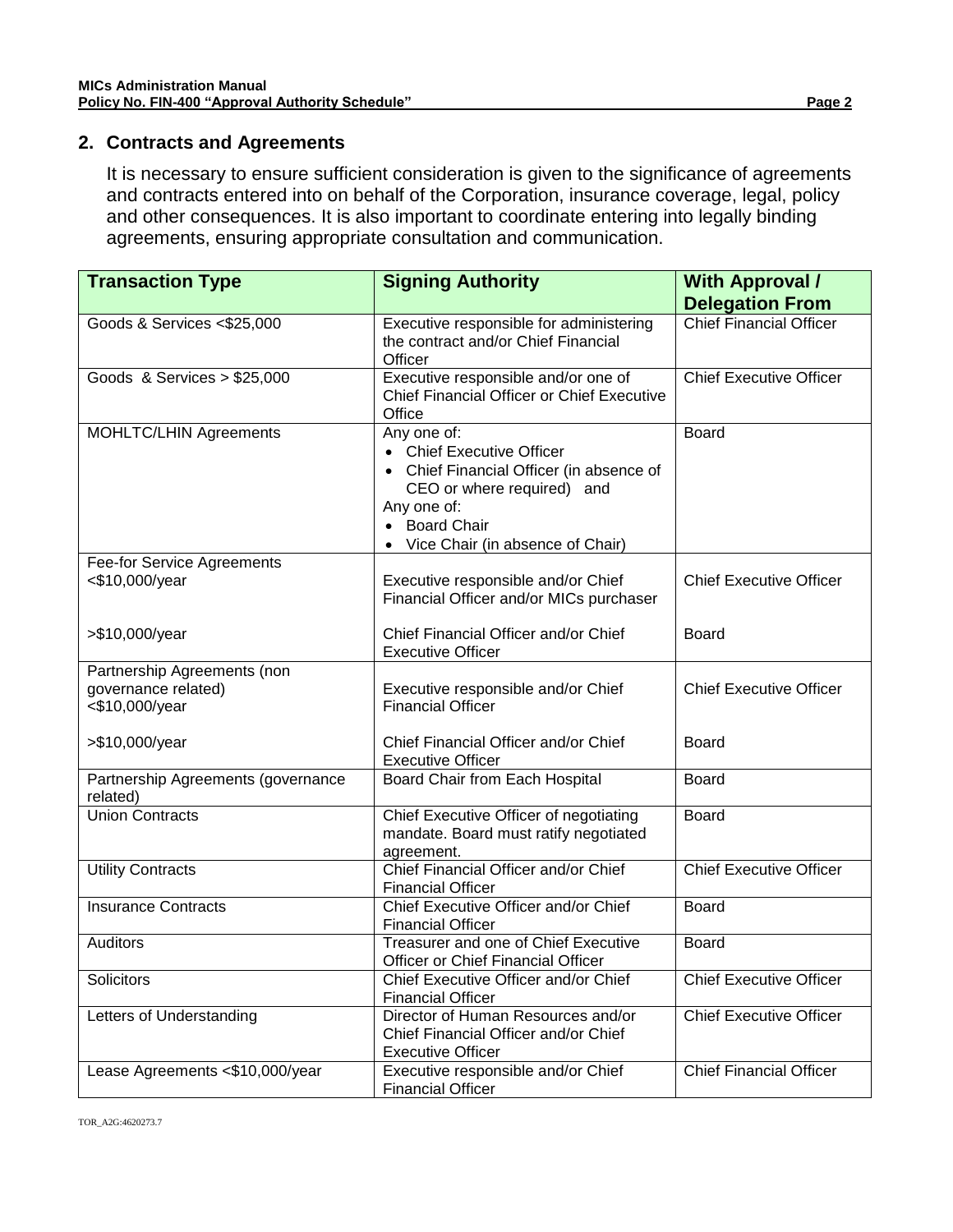| >\$10,000/year <\$25,000/year |                                    | <b>Chief Executive Officer</b> |
|-------------------------------|------------------------------------|--------------------------------|
|                               | <b>Chief Financial Officer</b>     |                                |
| >\$25,000/year <\$50,000/year |                                    | <b>Chief Executive Officer</b> |
|                               | <b>Chief Executive Officer</b>     |                                |
| >\$50,000/year                |                                    | Board                          |
|                               | Chief Executive Officer with Board |                                |
|                               | motion                             |                                |

## **3. Commitment of Funds/Purchasing (Goods & Services – non capital)**

All purchases must be acquired in accordance with the Corporation's Purchasing Policies. All purchases of information or communication technology must be approved by the Program Leader of Materiel Management and Information Technology.

| <b>Transaction Type</b>                                     | <b>Signing Authority &amp;/or Authority</b><br>to Request                                           | <b>With Approval /</b><br><b>Delegation From</b> |
|-------------------------------------------------------------|-----------------------------------------------------------------------------------------------------|--------------------------------------------------|
| Stock requests or stock requests<br>from \$1,000 to \$5,000 | Requisitionner or Program Leader or<br>Director or Executive Responsible                            | <b>Chief Financial Officer</b>                   |
| Purchases or stock requests<br>> \$5,000 < \$30,000         | Program Leader or Director Responsible<br>and/or Purchasing Agent                                   | <b>Chief Financial Officer</b>                   |
| Purchases > \$30,000 < \$50,000                             | <b>Executive Leader and Chief Financial</b><br>Officer                                              | <b>Chief Financial Officer</b>                   |
| Purchases > \$50,000 < \$100,000                            | <b>Chief Executive Officer</b><br>(exception: pharmaceutical purchases -<br>pharmacist can approve) | <b>Chief Executive Officer</b>                   |
| Purchase Orders $> $100,000$                                | Chief Executive Officer and one of Board<br><b>Chair or Treasurer</b>                               | Board                                            |

\*signing authority must be approved by the Chief Financial Officer\*

Purchasing Agent = Program Leader of Materiel Management and Information Technology

#### **4. Consulting Services**

| <b>Procurement Method</b> | <b>Procurement Value</b> | <b>Approval Authority</b>        |
|---------------------------|--------------------------|----------------------------------|
| Invitational competitive  | \$0 < \$100,000          | Organization's AAS for goods and |
|                           |                          | non-consulting services          |
| Open Competitive          | Any Value                | Organization's AAS for goods and |
|                           |                          | non-consulting services          |
| Non-competitive*          | \$0 < \$1,000,000        | <b>Chief Executive Officer</b>   |
|                           | \$1,000,000 or more      | <b>Board of Directors</b>        |

\*exemption based only

#### **5. Other**

| <b>Transaction Type</b>                                             | <b>Signing Authority</b>                                                              | <b>With Approval /</b><br><b>Delegation From</b> |
|---------------------------------------------------------------------|---------------------------------------------------------------------------------------|--------------------------------------------------|
| Additions to Staff Complement in<br>excess of Board approved Budget | <b>Chief Executive Officer</b>                                                        | Board                                            |
| Capital                                                             | Executive responsible and/or Chief Executive<br>Officer; follow organization policies | Board                                            |
| Authorization for Travel                                            | In accordance with corporate travel policy                                            | Board                                            |
| <b>Authorization of Timesheets</b>                                  | Director responsible or delegate                                                      | <b>Chief Executive Officer</b>                   |